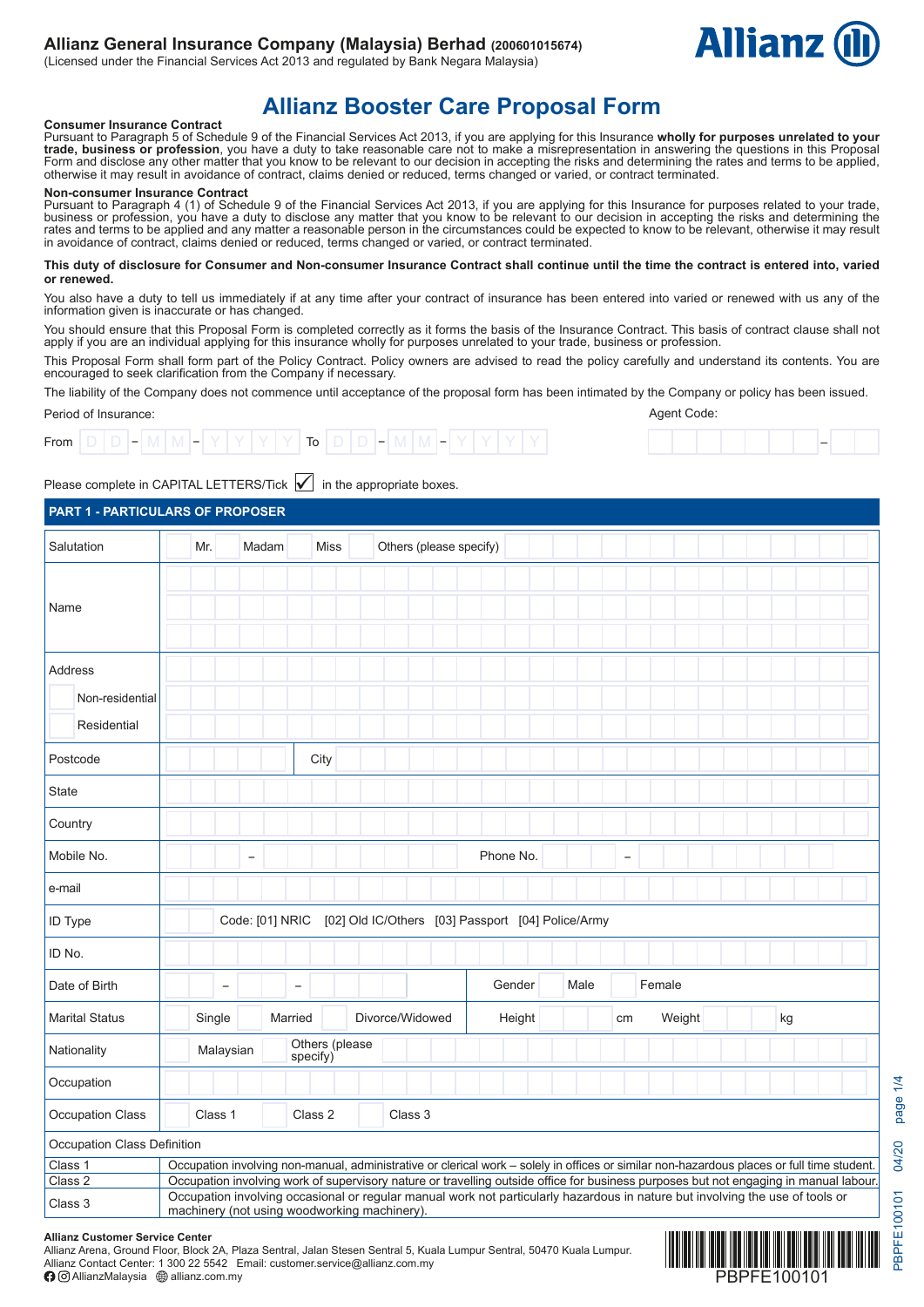| <b>PART 2 - QUESTIONNAIRE</b> |  |  |
|-------------------------------|--|--|
|                               |  |  |

| No.            | <b>General Questions</b>                                                                                                                                                            | Yes l | <b>No</b> | <b>Details</b>                          |
|----------------|-------------------------------------------------------------------------------------------------------------------------------------------------------------------------------------|-------|-----------|-----------------------------------------|
| 1.             | Do you have any Medical and Health<br>Insurances with us or any other company? If<br>Yes, please give details.                                                                      |       |           |                                         |
| 2.             | Have your applications for any Medical &<br>Health Insurance or Life Insurance been<br>declined, restricted or accepted at other than<br>normal terms? If Yes, please give details. |       |           |                                         |
| 3 <sub>1</sub> | Does your occupation involve manual work<br>or the use of tools or machinery or are you<br>involved in any hazardous duties?                                                        |       |           |                                         |
| 4.             | Are you working in Singapore? If No, please<br>give details.                                                                                                                        |       |           | Others (please)<br>Malaysia<br>specify) |
| 5.             | Are you residing in Singapore? If No, please<br>give details.                                                                                                                       |       |           | Others (please)<br>Malaysia<br>specify) |

| No. | <b>Health Questions</b>                                                                                                                                                                                                                                                                                                                                                            | Yes | <b>No</b> |
|-----|------------------------------------------------------------------------------------------------------------------------------------------------------------------------------------------------------------------------------------------------------------------------------------------------------------------------------------------------------------------------------------|-----|-----------|
| 1.  | Have you ever suffered from or been told you have and/or are receiving medical treatment for:<br>(a) Cancer/Carcinoma/Malignancy, Leukaemia, Cerebral Palsy, Epilepsy, HIV (Human Immunodeficiency Virus), AIDS (Acquired<br>Immunodeficiency Syndrome), Autoimmune Disease, Systemic Lupus Erythematosus (SLE), Psychiatric/Mental, Nervous Disorder,<br>Autism or Down Syndrome? |     |           |
|     | (b) Diabetes, Hypertension, Raised Cholesterol, Chest Pain, Palpitation, Heart Attack, Stroke or other Disease of the Heart or Blood<br>Vessel, Disease of the Kidneys?                                                                                                                                                                                                            |     |           |
|     | (c) Asthma, Bronchitis, Pneumonia, Tuberculosis, Lung Disease or other Respiratory Disorder?                                                                                                                                                                                                                                                                                       |     |           |
|     | (d) Hernias, Peptic Ulcer, Gastritis, Disease of the Stomach or Intestine?                                                                                                                                                                                                                                                                                                         |     |           |
|     | (e) Jaundice, Liver or Gallbladder Disease or any type of Hepatitis?                                                                                                                                                                                                                                                                                                               |     |           |
|     | (f) Persistent Protein or Blood in the Urine, Kidney Stone, Prostate, Genito-Urinary System?                                                                                                                                                                                                                                                                                       |     |           |
|     | (g) Goiter or Disease of Thyroids, Endocrine or other Glands?                                                                                                                                                                                                                                                                                                                      |     |           |
|     | (h) Cyst, Growth, Lumps or Tumor or any kind of Skin Disease?                                                                                                                                                                                                                                                                                                                      |     |           |
|     | Disease of the Eyes, Ears, Nose, Mouth or Throat?<br>(i)                                                                                                                                                                                                                                                                                                                           |     |           |
|     | (i) Venereal Disease (e.g. Gonorrhea, Syphilis)?                                                                                                                                                                                                                                                                                                                                   |     |           |
|     | (k) Arthritis, Gout, Rheumatism or Disease or Disorder of the Muscles, Bones or Backache or Spine Disorders, Varicose Veins or<br>Deep Vein Thrombosis?                                                                                                                                                                                                                            |     |           |
|     | (I) Stones in the Urinary and Biliary System?                                                                                                                                                                                                                                                                                                                                      |     |           |
|     | (m) Any other Illness, Disease, Injury, Disabilities not mentioned above?                                                                                                                                                                                                                                                                                                          |     |           |
| 2.  | Do you suffer from any Physical Impairment, Infirmity, Abnormality or Congenital conditions?                                                                                                                                                                                                                                                                                       |     |           |
| 3.  | Have you ever undergone any surgical procedure or been advised to have a surgical procedure which has not been performed?                                                                                                                                                                                                                                                          |     |           |
| 4.  | (a) Have you in the past twelve (12) months had or been advised to have any Electrocardiogram, X-Ray, Blood or Urine Test or<br>Diagnostic Tests?                                                                                                                                                                                                                                  |     |           |
|     | (b) Have you at any time had any symptoms for more than one week continuously, unexplained recurrent or persistent Fever or<br>Fatigue, Enlarged Lymph Nodes, Chronic or Recurrent Diarrhea, Unusual Skin Lesions, continuous significant weight loss or<br>weight gain?                                                                                                           |     |           |
| 5.  | Female Only                                                                                                                                                                                                                                                                                                                                                                        |     |           |
|     | (a) Are you now pregnant? If Yes, at what stage?<br>months                                                                                                                                                                                                                                                                                                                         |     |           |
|     | (b) Have you ever had any disorder of the Breast or Female Organs, Menstrual Disorder, Abnormal Pap-Smear(s) or complications<br>at Childbirth?                                                                                                                                                                                                                                    |     |           |
| 6.  | Children Below 2 years of age                                                                                                                                                                                                                                                                                                                                                      |     |           |
|     | Is the child born premature or pre-term? If Yes, please specify month/weeks at birth?<br>months<br>weeks                                                                                                                                                                                                                                                                           |     |           |
|     | If any of the answers is 'Yes' to the above questions, please give details below and number your answers to correspond with the number of the questions                                                                                                                                                                                                                            |     |           |
| No. | <b>Details</b>                                                                                                                                                                                                                                                                                                                                                                     |     |           |
|     |                                                                                                                                                                                                                                                                                                                                                                                    |     |           |
|     |                                                                                                                                                                                                                                                                                                                                                                                    |     |           |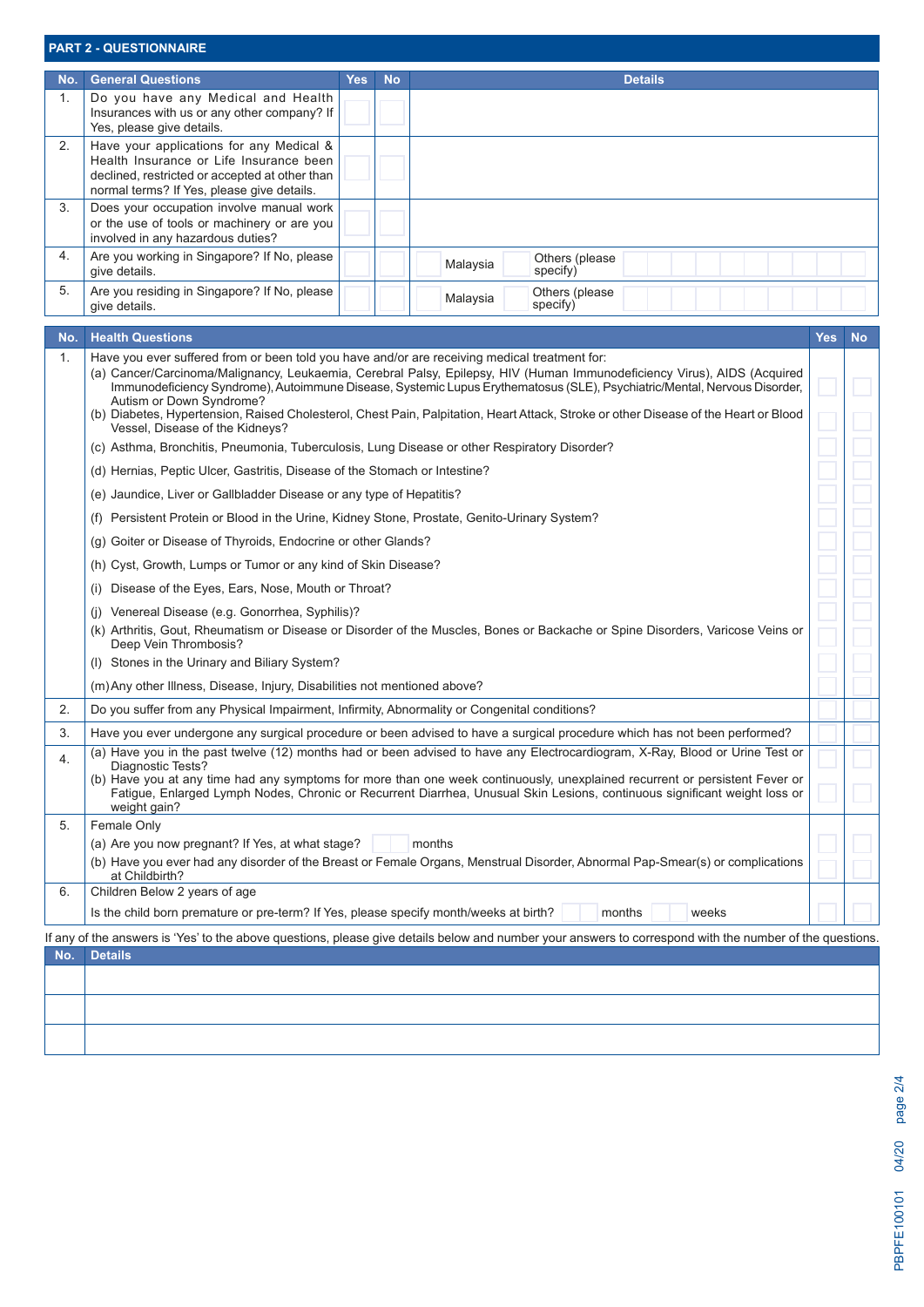| <b>PART 3 - DETAILS OF REGULAR DOCTOR</b> |                |                    |  |                                                      |  |  |  |  |
|-------------------------------------------|----------------|--------------------|--|------------------------------------------------------|--|--|--|--|
| Name of Doctor                            | <b>Address</b> | <b>Contact No.</b> |  | Date of Last Consultation Reason(s) for Consultation |  |  |  |  |
|                                           |                |                    |  |                                                      |  |  |  |  |
|                                           |                |                    |  |                                                      |  |  |  |  |
|                                           |                |                    |  |                                                      |  |  |  |  |
|                                           |                |                    |  |                                                      |  |  |  |  |

*Please attach separate sheet if space is insufficient.*

# PART 4 - PLAN REQUIRED AND PREMIUM DETAILS, PLEASE TICK <mark>√</mark> PLAN SELECTED

| <b>Occupation Class</b>  |          |          | <b>Plan</b> |          |                           | Premium (RM) |  |  |
|--------------------------|----------|----------|-------------|----------|---------------------------|--------------|--|--|
| 1 & 2                    | RM30,000 | RM40,000 | RM50,000    | RM70,000 | RM100,000                 |              |  |  |
| 3                        | RM30,000 | RM40,000 | RM50,000    | RM70,000 | RM100,000                 |              |  |  |
|                          |          |          |             |          | Service Tax (RM)          |              |  |  |
| Stamp Duty (RM)<br>10.00 |          |          |             |          |                           |              |  |  |
|                          |          |          |             |          | <b>Total Payable (RM)</b> |              |  |  |

# **PART 5 - MODE OF PAYMENT** I enclose cash/cheque RM \_\_\_\_\_\_\_\_\_\_\_\_\_\_\_\_\_\_\_\_\_\_\_\_\_\_\_\_\_\_\_\_\_\_\_\_\_\_ made payable to Allianz General Insurance Company (Malaysia) Berhad. Cheque No.:

| <b>CREDIT CARD PAYMENT</b> | <b>MasterCard.</b> MasterCard | <b>Visa</b><br><b>VISA</b> |
|----------------------------|-------------------------------|----------------------------|
|                            |                               |                            |

### **DIRECT DEBIT AUTHORIZATION**

I hereby request and authorize Allianz General Insurance Company (Malaysia) Berhad ('Company') to debit the premium and such amount payable as Services Tax to my credit card account as indicated below for the Total Payable under my insurance policy mentioned above.

| Name of                         |                                                       | Premium<br>Amount (RM):             |
|---------------------------------|-------------------------------------------------------|-------------------------------------|
| Cardholder                      |                                                       | Total<br>Payable (RM):              |
| Cardholder's<br>Account No.     | -<br>-<br>-                                           | $M$ $M$ $I$ $Y$ $Y$<br>Expiry Date: |
| <b>Issuing Bank</b>             |                                                       |                                     |
| Relationship to<br>Policyholder | Code: [01] Own [02] Spouse [03] Parents [04] Children |                                     |

Notes: 1. Premium payment through credit card is allowed if the cardholder is paying for his/her own policy or the policy of his/her immediate family member namely his/her spouse, parents or children.

2. Total Payable amount will be based on plan selected under PART 4.

## **DECLARATION**

I hereby confirm the above information provided in this standing instruction is correct and true. In the event of any changes or cancellation of the instruction above, I shall keep the Company informed in writing or by giving fresh standing instruction. Further, I agree that the Terms and Conditions as for credit card payment shall apply a copy of which, shall be made available upon my request.

> Signature of Cardholder **Date** (as on card)